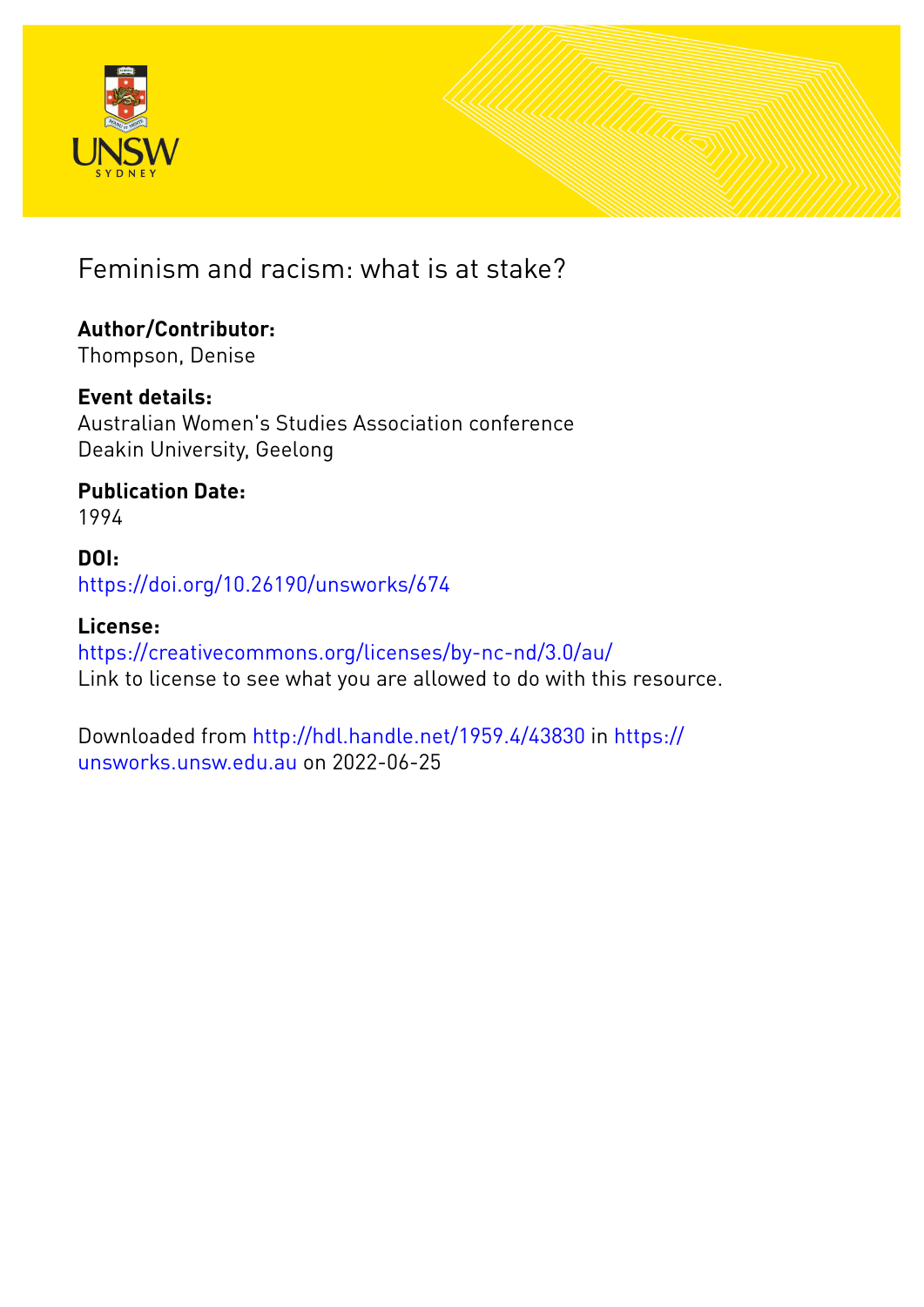# **Feminism and racism: what is at stake?**

[January 2004: I gave this paper at the Australian Women's Studies Association conference at Deakin University in December 1994. It created a furore, but I had expected it would so I wasn't greatly fussed. I managed to answer all the questions with equanimity and deflect the accusations without getting angry. And at least one woman loudly defended, not only my *right* to say what I was saying, but also the substance of the paper. She, too, was highly critical of the tenor of the 'race' debate.]

(A paper prepared for the Women's Studies Conference, Deakin University, Geelong, 4-6 December 1994).

What I have to say about feminism and racism is motivated in the first place by my own moral and political opposition to racism, i.e. to anything which defines people as inferior because of their race, or ethnic or cultural identity. This is a commitment I have had for the whole of my adult life, even prior to the advent of 'second wave' feminism, and one which will last for as long as the evil of racism does. It is a commitment which I regard as intrinsically my own, one which I have chosen for the way I live my own life because not to oppose racism is, for me, unthinkable.

At first sight, it seems to me obvious that feminism and racism are incompatible for a number of reasons. Racism is a form of male domination, of the domination of men by men, and hence one aspect of what feminism is struggling *against*. Feminism is the struggle for a human status for women which can only be achieved at the expense of no one else at all, and certainly not at the expense of other women. It is also a commitment to building connections between women despite the barriers that divide us. So for feminism to be racist would mean feminism destroying itself. This does not mean that women, or feminists, cannot be racist. It simply means that the racism does not stem from their feminism, and to the extent that they are being racist they are not being feminist. Nonetheless, the accusation--for it is an accusation, and a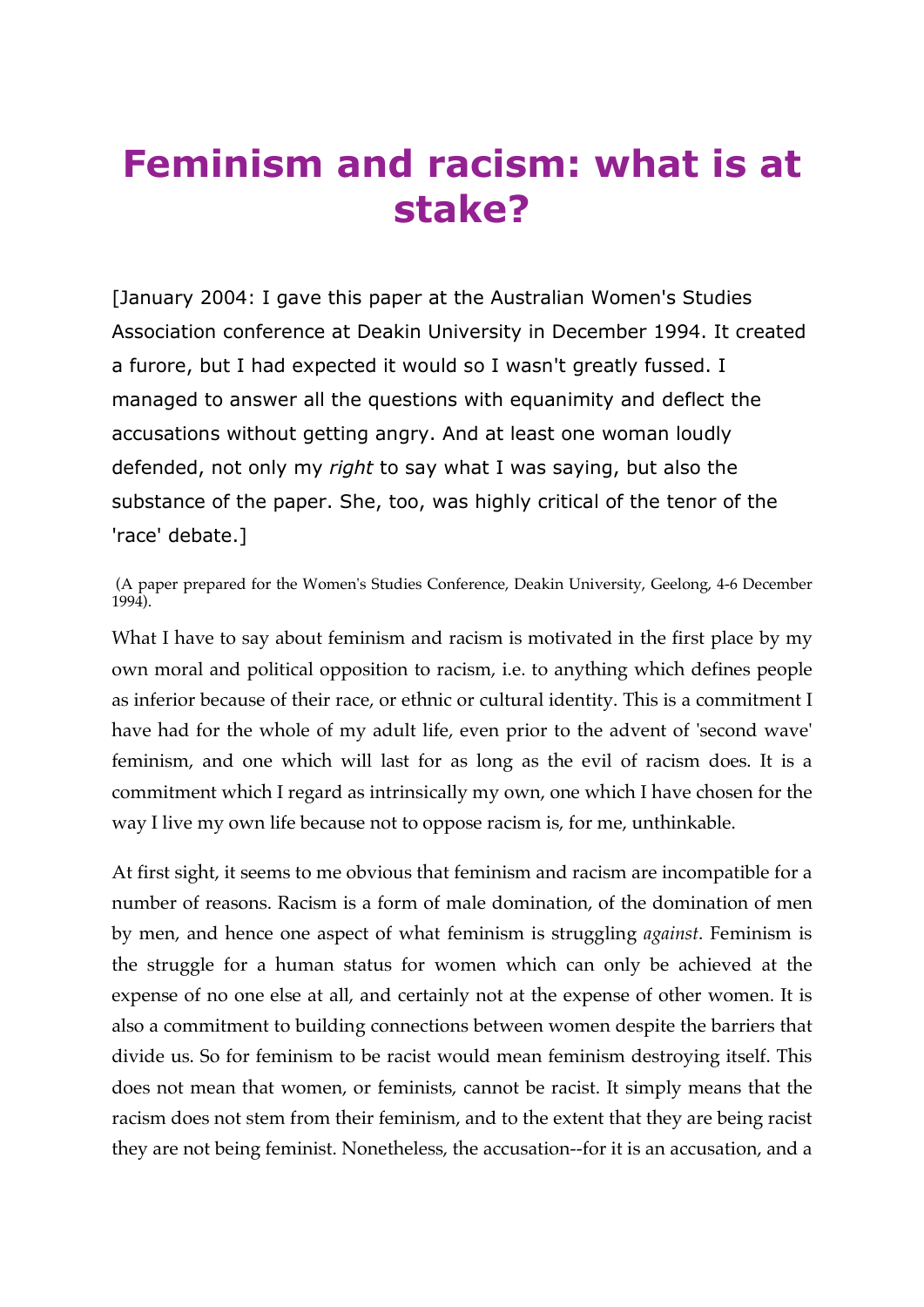harsh one--that feminism (or aspects of it) is 'racist' or 'white and middle-class' is endlessly reiterated in feminist writings. So despite my initial sense that feminism and racism were logically, morally and politically incompatible, I decided to re-open the question of feminism and racism, and investigate the 'white, middle-class' charge in detail.

I started by asking what was the evidence for the 'white, middle-class' nature of feminism. Given what is at stake--nothing less than the future of feminism itself--it seemed to me that assertions like this required substantiation, with concrete examples and arguments which can be evaluated. I have found, however, that examples are rarely given, and that when they are, they are either not examples of feminism, or not clearly examples of racism. In the longer work from which this paper is taken, I give a number of examples of the assertion, and go on to discuss the ways in which they avoid providing evidence. I also discuss a number of examples of arguments which purport to demonstrate the 'racism' or 'white, middle-class' nature of particular feminist texts. I have not, to date, found those arguments convincing. (I give an example of one such argument below).

I also found that the accusation involved a number of misinterpretations and mislocations of feminism. If it is asserted that feminism is 'white', Western, middleclass, or only for the privileged or those with tertiary education, then it is also being asserted that feminism is not located with women who are none of these. What does it mean for a woman who is not 'white and middle-class', for example, to call feminism 'white and middle-class'? If she herself is a feminist, then that is where feminism is, wherever else it might be as well. If, on the other hand, feminism is a political and moral commitment available to all, then it cannot be confined to any particular category of women. If, however, what is being alleged is that it is only some aspects of feminism which are 'white and middle-class', then this needs to be spelled out.

What is usually said in this context is that certain feminist writings exclude the experiences of black, indigenous or third world women, or women of ethnic and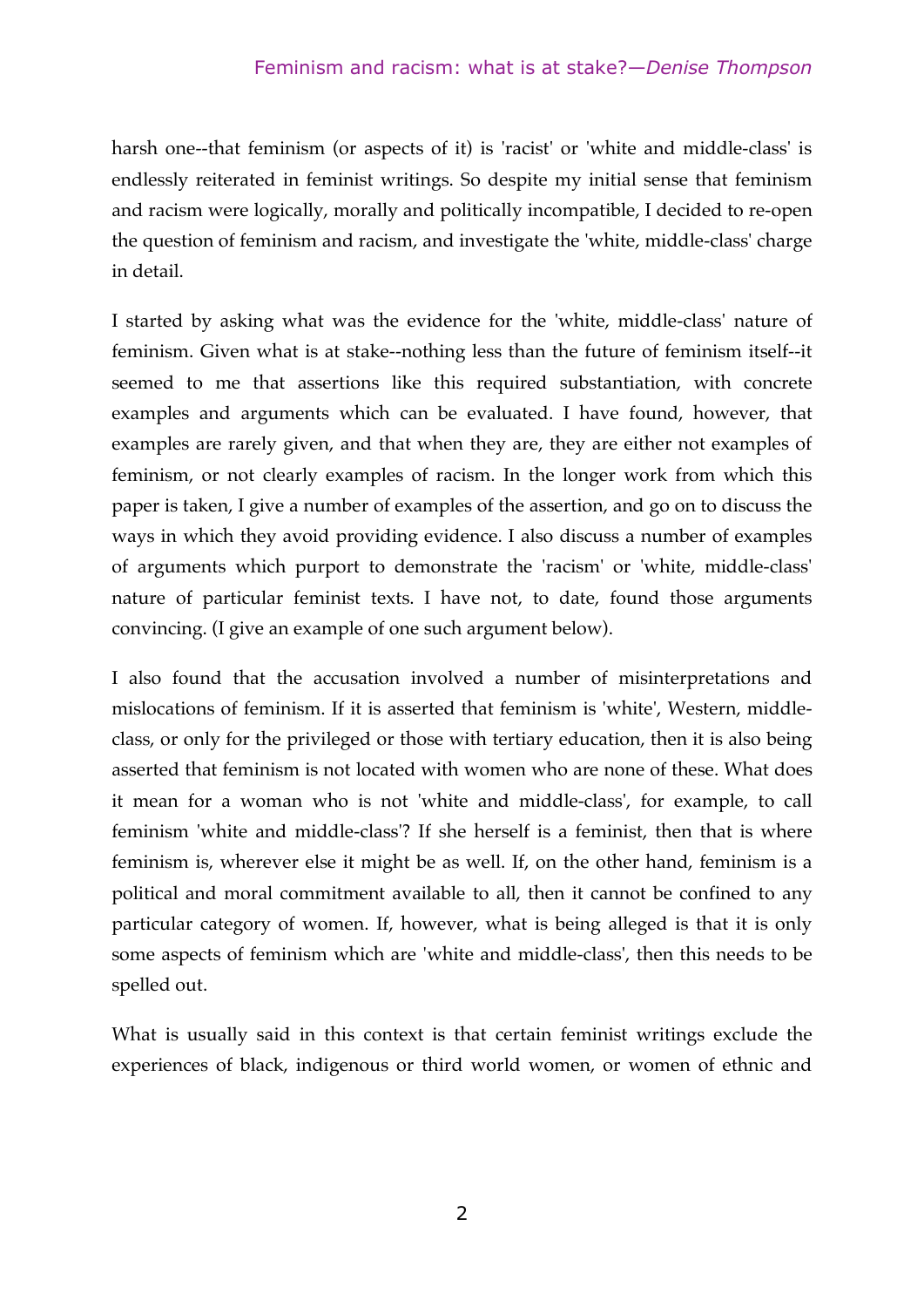#### Feminism and racism: what is at stake?—*Denise Thompson*

racial minorities.<sup>1</sup> But there are problems with this criticism. As a criticism of feminism in general it is not true. Feminism has from the beginning provided a forum (in a way in which the male left has not) for the voices of women of colour and women of cultural minorities, because it has provided a forum for the voices of women. As a criticism of particular feminist texts it is unreasonable. If what is being demanded is that every feminist text without exception include the experiences of women of colour or women of ethnic or racial minorities, what is being demanded is impossible. How many races, cultures, ethnicities, and which ones, must be included if one is to avoid excluding someone? No one can include them all, because no one can ever be in a position to know them all, even supposing there is an 'all' to know. As well, none of us can avoid writing from her own particular cultural and historical context, since we are cultural and historical creatures. How can those of us who are not black or indigenous or third world women, or women of colour, or women of ethnic or racial minorities, include experiences which are not ours? On the other hand, as feminists, we are all writing against our cultures because those cultures are male supremacist. To the extent that a culture is male dominated, structured around the valuing of what men want, say and do, and the devaluing of women, feminists are profoundly alienated from culture as we struggle for the human rights of women. That is not to say that feminism is somewhere 'outside' culture. (What would such a statement mean anyway?) It is simply to say that feminism is a voice raised in protest against the harm done to women by the social constructions of male supremacy. If this protest is relevant to all women, then so is the feminism which raises it, whatever the cultural origins of the one protesting.

But the chief problem with so much of the anti-racist debate within feminism is its failure to recognise male domination as the main enemy. This happens in two ways,

-

<sup>1.</sup> I am aware that there are problems with all of these terms. They imply a homogeneity among those so categorised, which is not only not the case, but can lead to its own form of domination and exclusion. Once women's interests are characterised in terms of different cultural realities, the inclusion of some will inevitably occur at the expense of others. That this is so is evidenced by the way in which the debate has been dominated by the concerns of US black women, concerns which are certainly pressing and important, but which are different in crucial ways from the interests of, say, Australian Aboriginal women. The terms also imply a non-existent homogeneity among† those who fall outside the categories, those usually designated 'white'. I am reluctant to embrace the category 'white', unless it is necessary for a particular strategic purpose, because it is a category of domination and I am struggling to oppose domination, not embrace it. I am also reluctant to categorise any group of women as 'other' than me. My feminist commitment means that I see the commonalities among women rather than the differences. Nonetheless, addressing questions of racism requires the continued use of these terms or variants of them, given the absence of any adequate alternative.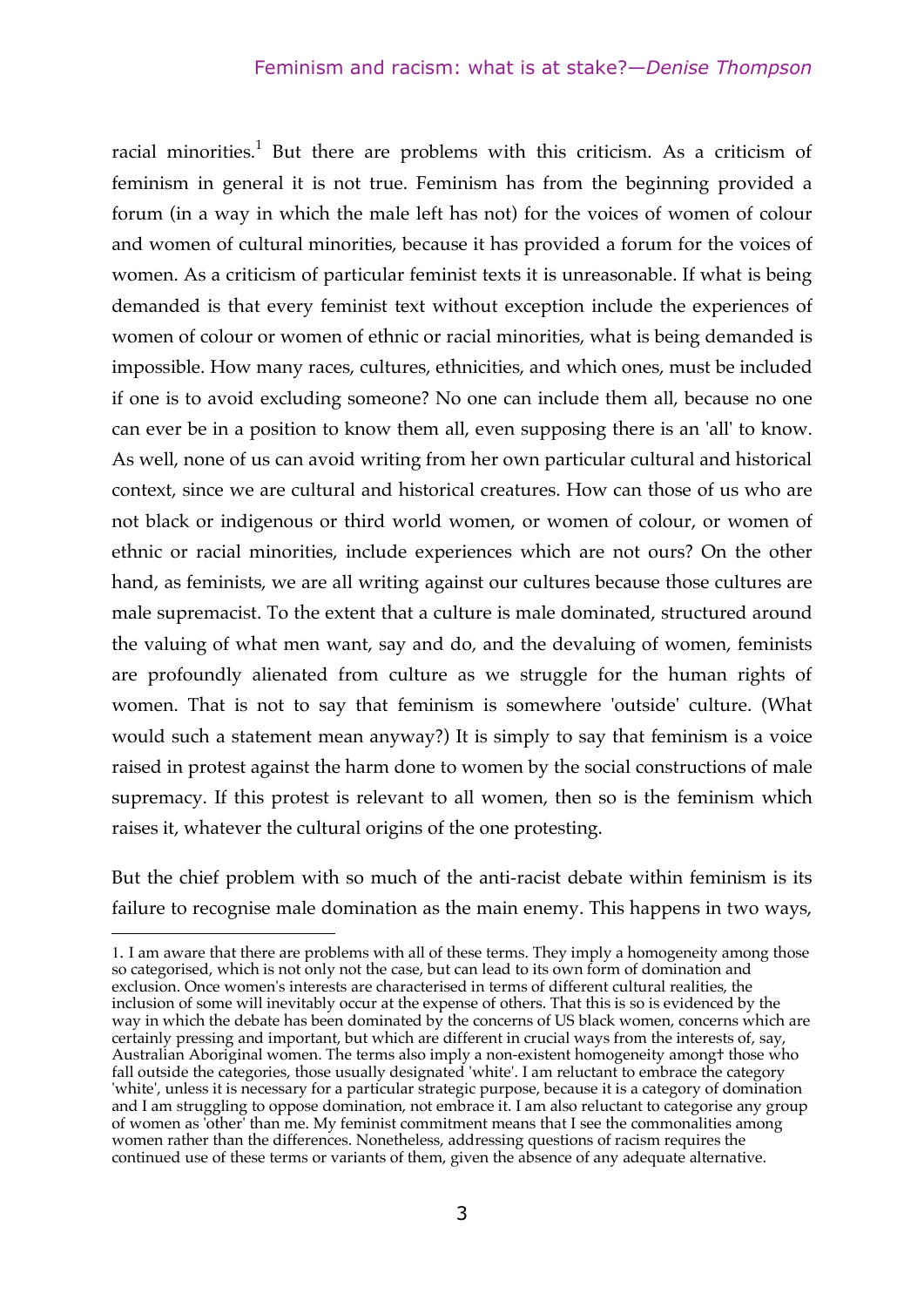#### Feminism and racism: what is at stake?—*Denise Thompson*

by failing to recognise that racism is itself a form of male domination, and by defining feminism only in terms of 'women' or 'women's experiences'. By being defined only in terms of 'women', feminism is reduced to nothing but a series of different and essentially antagonistic categories of women who have nothing in common, because the privileges of some are gained at the expense of others. That is not to say that differences of privilege and access to human rights and dignity among women are not feminist issues. They are. The problem is locating them *only* in differences among women, rather than locating them in the first place with the meanings and values of the social system which is male supremacy. Inequalities among women reflect inequalities among men. They are a function of the invidious hierarchical divisions among categories of people which are required for the maintenance and continuation of male supremacy. Those divisions are not peculiar to women, but exist among men too. To restrict the discussion of these divisions to their manifestations among women, is to ignore the fact that they originate with male supremacy. Such a restriction threatens, not only to distort feminist politics, but to distort anti-racist politics as well. Focusing an anti-racist gaze only on women, is to miss crucial aspects of the evil that is racism.

For the accusation that feminism is 'white and middle-class' is no help in the antiracist struggle either. It ignores the crucial element of masculinity embedded in racism, an element which appears only when racism is viewed from a feminist standpoint. There is, for example, the existential dilemma created for the men of a racial group defined as 'inferior' by the meanings and values of white supremacy. This dilemma involves a contradiction between the 'human' status those men are promised because they are men, and the human status they are denied because they are not men of the dominant racial group, because they are not white men, and hence not really men at all. This is a dilemma which black or indigenous women, and women of ethnic, cultural and racial minorities escape, at least insofar as the dimension of race is concerned. Because they are not men, they are not given the tacit promise of 'human' status in the first place, and at least at that level, they are not faced with its withdrawal. Of course, all women are faced with a denial of their humanity under conditions of male supemacy which define only men as 'human'. And it is that male supremacist belief which enables the use of such phrases as 'women and blacks and other oppressed groups'. The problem with such usages is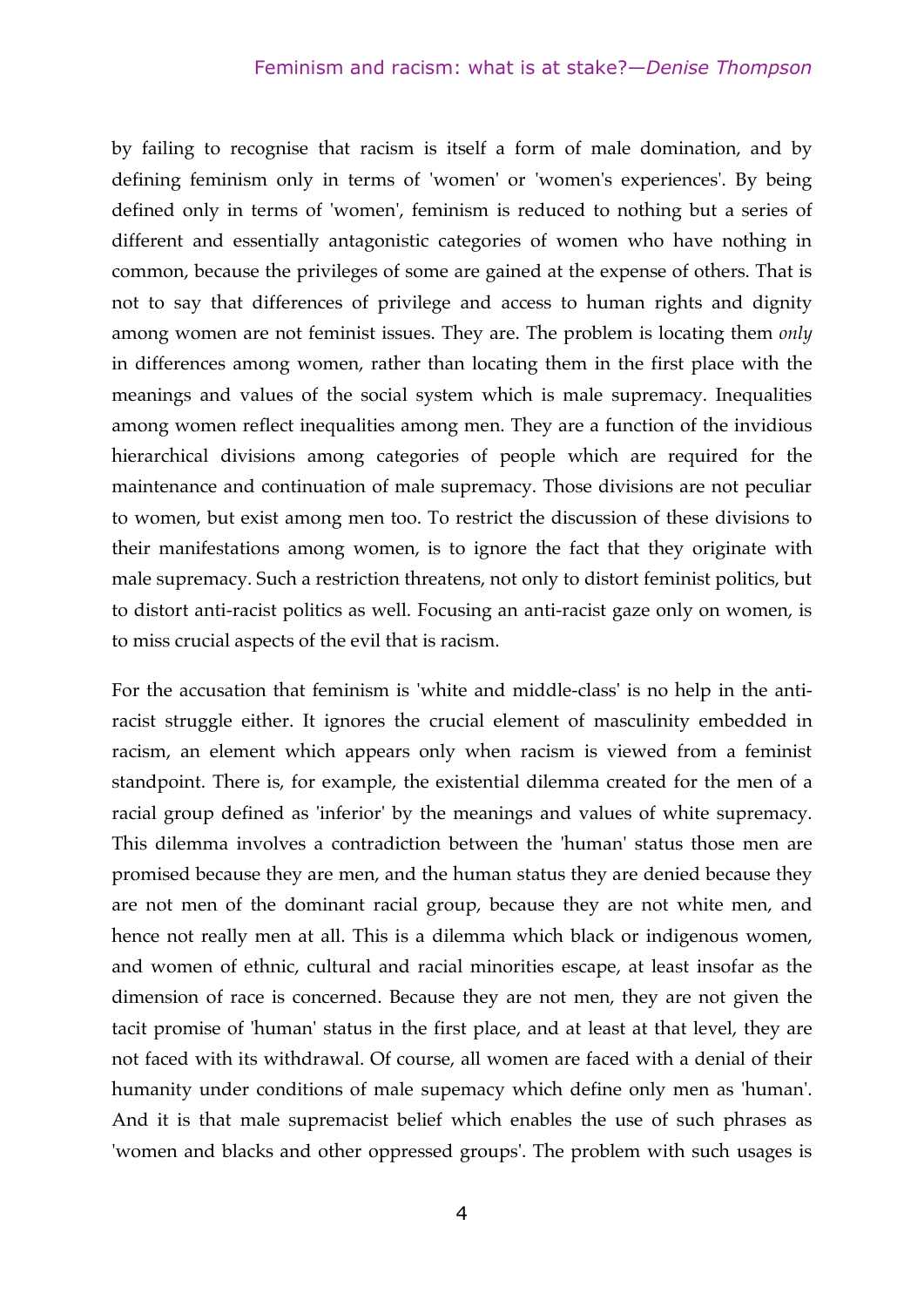that it obliterates the existence of women who are black or who are oppressed in ways other than on the basis of their sex. The problem is succinctly expressed in the title of an anthology of writings on Black Women's Studies: 'All the Women Are White, All the Blacks Are Men'. (Hull, Bell Scott and Smith, eds., 1986) But the problem is, first and foremost, a failure of feminist commitment, because it involves ignoring the feminist insight that all 'human' categories are automatically male unless care is taken to focus attention on women.

In saying this, I am not saying that racism does not exist among feminists. I am aware that racism is not always violent, blatant and overt, that it can be subtle, devious and sometimes ambiguous, and hence difficult to identify and describe. I am not arguing that a feminist commitment means that women cannot behave in racist ways; nor would I argue that anything and everything said in the name of feminism is automatically excluded from criticism on the grounds of racism. The on-going possibility of internal criticism, of self-criticism and criticism of each other, is vitally important if feminism is to continue as a viable politics. But criticisms must be substantiated and argued for, and must leave the way open for disagreement, if they are not to degenerate into sloganeering, name-calling and guilt-stricken silence.

I would like now to provide one example of the kind of thing I am criticising. In a paper called 'Under Western Eyes: Feminist Scholarship and Colonial Discourses', Chandra Mohanty criticises a number of examples of '(Western) feminist texts' for their 'colonization' of women in the third world. Mohanty argues that these texts engage in a 'homogenization and systematization of the oppression of women in the third world'. They do this, she says, through 'the production of the "Third World Woman" as a singular monolithic subject', an ideological construct which results in the 'suppression ... of the heterogeneity of the subject(s) in question'.

But those examples of 'Western feminist scholarship' which she finds guilty of 'appropriating' and 'colonizing' the experiences and struggles of third world women, are writings which explicitly identify male domination. The texts she finds at fault are those which discuss various forms of male violence against women, which address the various ways in which women's subordination to men is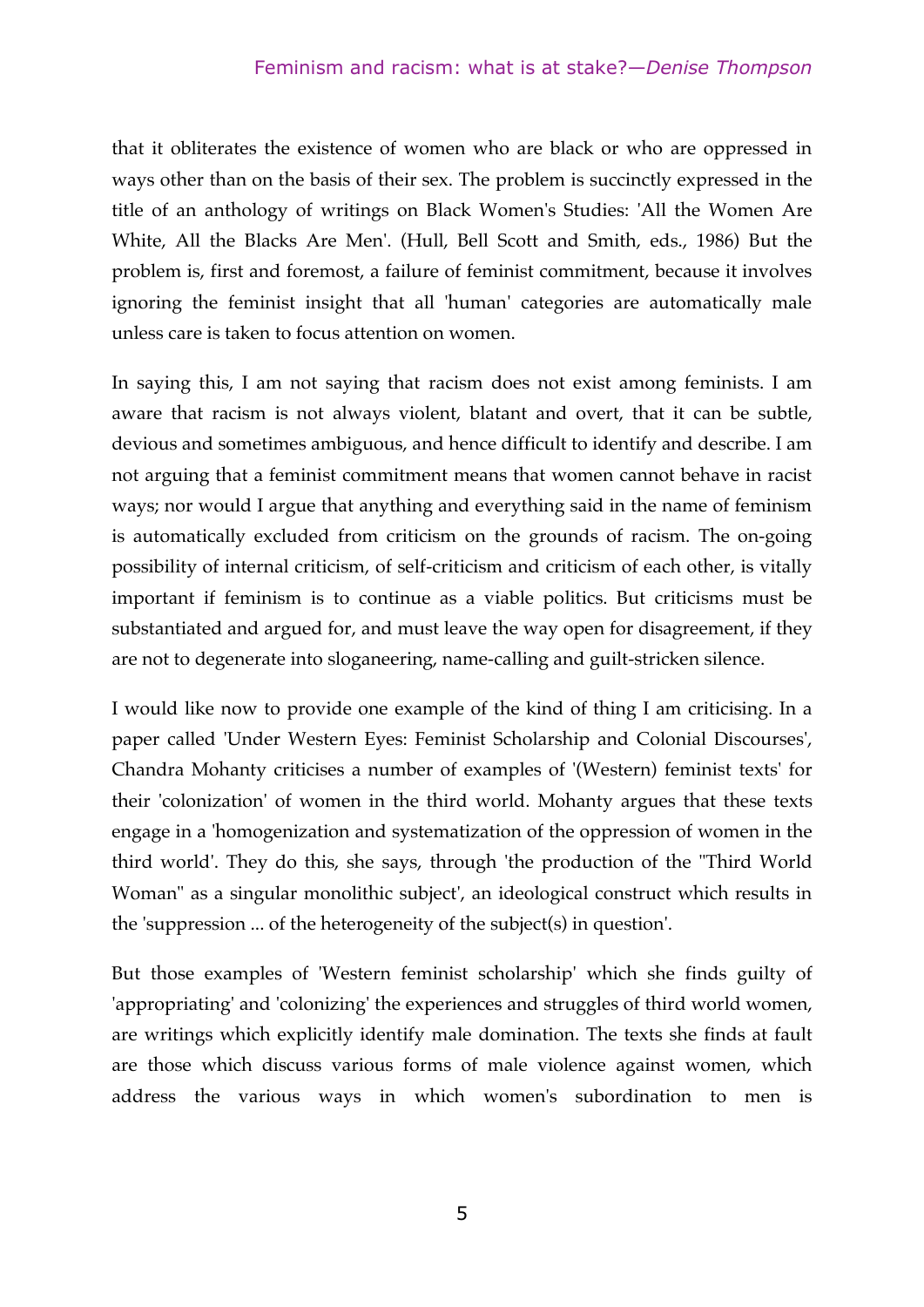institutionalised, and which assert women's common interest in opposing male domination.

Her criticism involves a number of strategies. She characterises discussions of male violence and power and the institutionalised subordination of women, as the portrayal of third world women as nothing but 'the *victims* of male control' (p.339 her emphasis), and as an account of 'gender difference' which divides the sexes into 'two mutually exclusive and jointly exhaustive groups, the victims and the oppressors' (p.340). She insists a number of times that writings on third world women must confine themselves to 'description' and refrain from explanation and analysis. And she uses contemptuous and pejorative language to forestall any discussion of male domination. At one point she says: 'There is ... no universal patriarchal framework ...--unless one posits an international male conspiracy or a monolithic, ahistorical power hierarchy'. (Mohanty, 1988: 335) Her use of such dismissive and exaggerated terminology as 'universal', 'conspiracy', 'monolithic' and 'ahistorical' enables her to finesse questions about male domination. These terms serve the purpose of demonstrating the supposed absurdity of using the concept of male domination as an analytical and political strategy, without actually providing any argument or evidence. These strategies enable her to portray the Western feminist writings she criticises as complicit with Western domination of the third world.

What she is attacking in these texts is their feminism, to the extent that feminism is construed as the struggle against male domination (as I have argued at length in the longer work mentioned above). What she is interpreting as a form of Western domination is any attempt to bring feminist insights to bear on the situations of third world women. In doing so, however, she abolishes the possibility of acknowledging, and hence struggling against, any form of domination at all. It is not possible to give an account of domination, however it is characterised, *without* identifying both its victims and its beneficiaries. To disqualify talk of victims is also to disqualify talking about oppression. But there is also a sense in which to talk about domination is not at all to talk about victims. Rather, it allows people the opportunity to make decisions they would not otherwise have been able to make, because seeing domination and the forms it takes provides them with alternatives they would not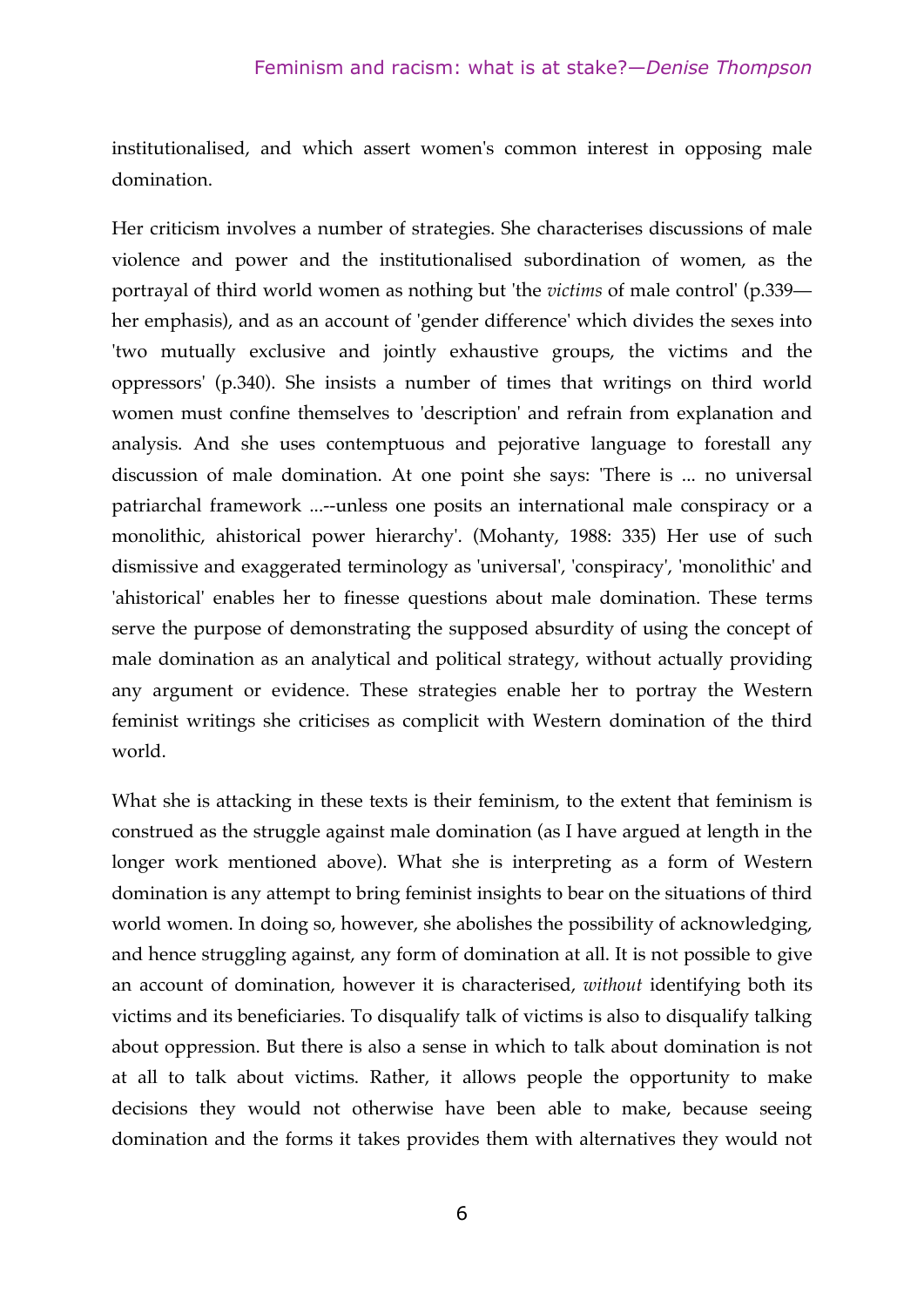otherwise have had. To prohibit discussion of domination is to place a ban on this provision of alternative ways of seeing the world and one's place in it. As well, to disqualify explanation and analysis is to disqualify theory and politics, because both theory and politics are ways of understanding systematic regularities. Forms of domination cannot be challenged unless those regularities are made explicit by a theory and a politics which reaches beyond mere 'description'. To demand that feminist accounts restrict themselves to 'description' is to demand that they abandon theory and politics. It is a demand that they leave the status quo intact, and refrain from challenging those regularities which already structure conditions as oppressive. It is a demand which ensures a retreat from political engagement. If male domination cannot even be acknowledged, wherever it is to be found, however varied its subtle or brutal manifestations may be, it cannot be challenged and opposed, and feminism ceases to exist.

A feminist anti-racist politics must involve more than the uncritical acceptance and meek reiteration of anything and everything said by or on behalf of women of ethnic, cultural and racial minorities. Any accusation that feminism is 'white and middle-class' or 'colonising' or 'imperialistic' must be carefully assessed, and not taken on face value as some kind of self-evident truth. That assessment must involve giving priority to challenging male domination, in all its different cultural manifestations, especially those with which are closest to home.

Although feminism is certainly concerned with women, we need to keep in mind the reason why 'women' are problematic, i.e. because male domination means that women are excluded from 'human' status. Because that male supremacist exclusion of women from human rights and dignities is inhuman, feminism needs to speak in the name of a common humanity. In a paper called 'Feminism and Difference: The Perils of Writing as a Woman on Women in Algeria', (Lazreg, 1990) Marnia Lazreg criticises US feminist writings on women in the Middle East for their reliance on the prevailing paradigm of 'difference', because it is too often used, she argues, to assert 'their' difference from 'us'. It has led to 'an essentialism of otherhood' (p.338), she says. Instead of 'difference', she argues, we need to be insisting on our common humanity. She goes on to say that: 'The rejection of humanism and its universalistic character deprives the proponents of difference of any basis for understanding the